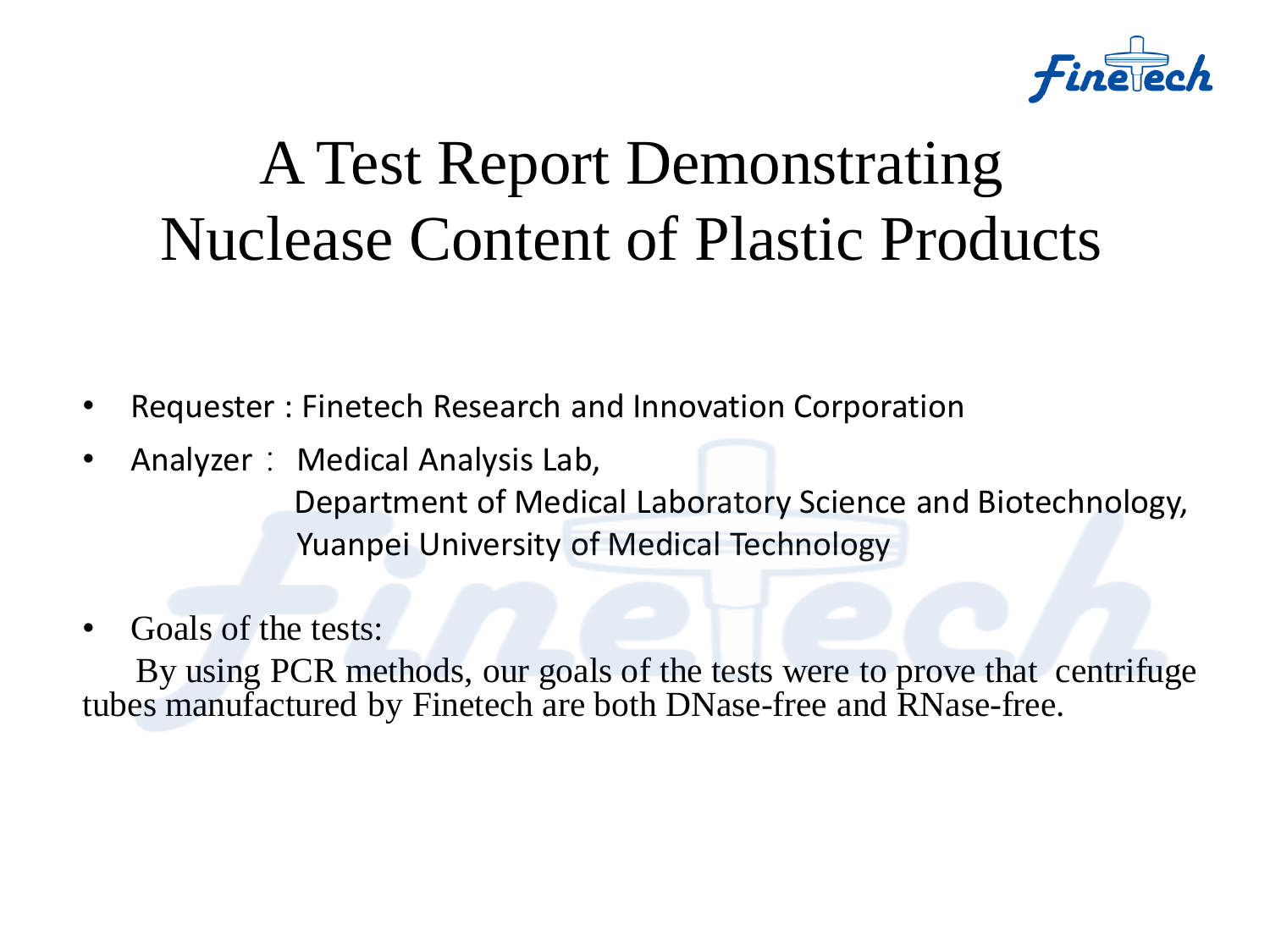### Outline



- Goals of the tests
- A test method analyzing DNase content of centrifuge tubes
- Test results  $-50$  mL centrifuge tubes
- Test results 15 mL centrifuge tubes
- A test method analyzing RNase content of centrifuge tubes
- Test results  $-50$  mL centrifuge tubes
- Test results 15 mL centrifuge tubes
- **Conclusions**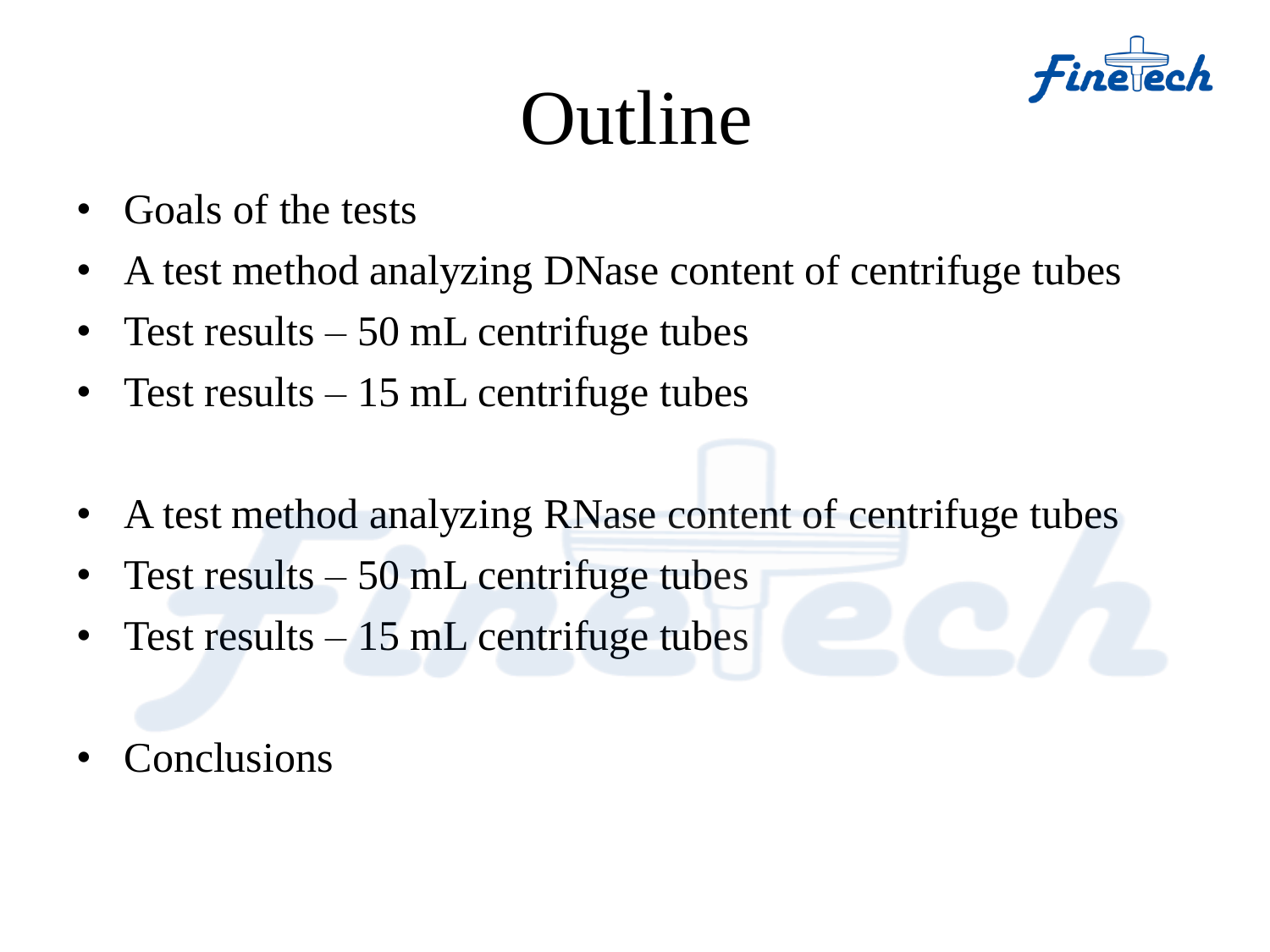## Test results - 50 mL centrifuge tubes



6 Supplier C

7 | Supplier D

Test results: 50 mL centrifuge tubes of Finetech are DNase-free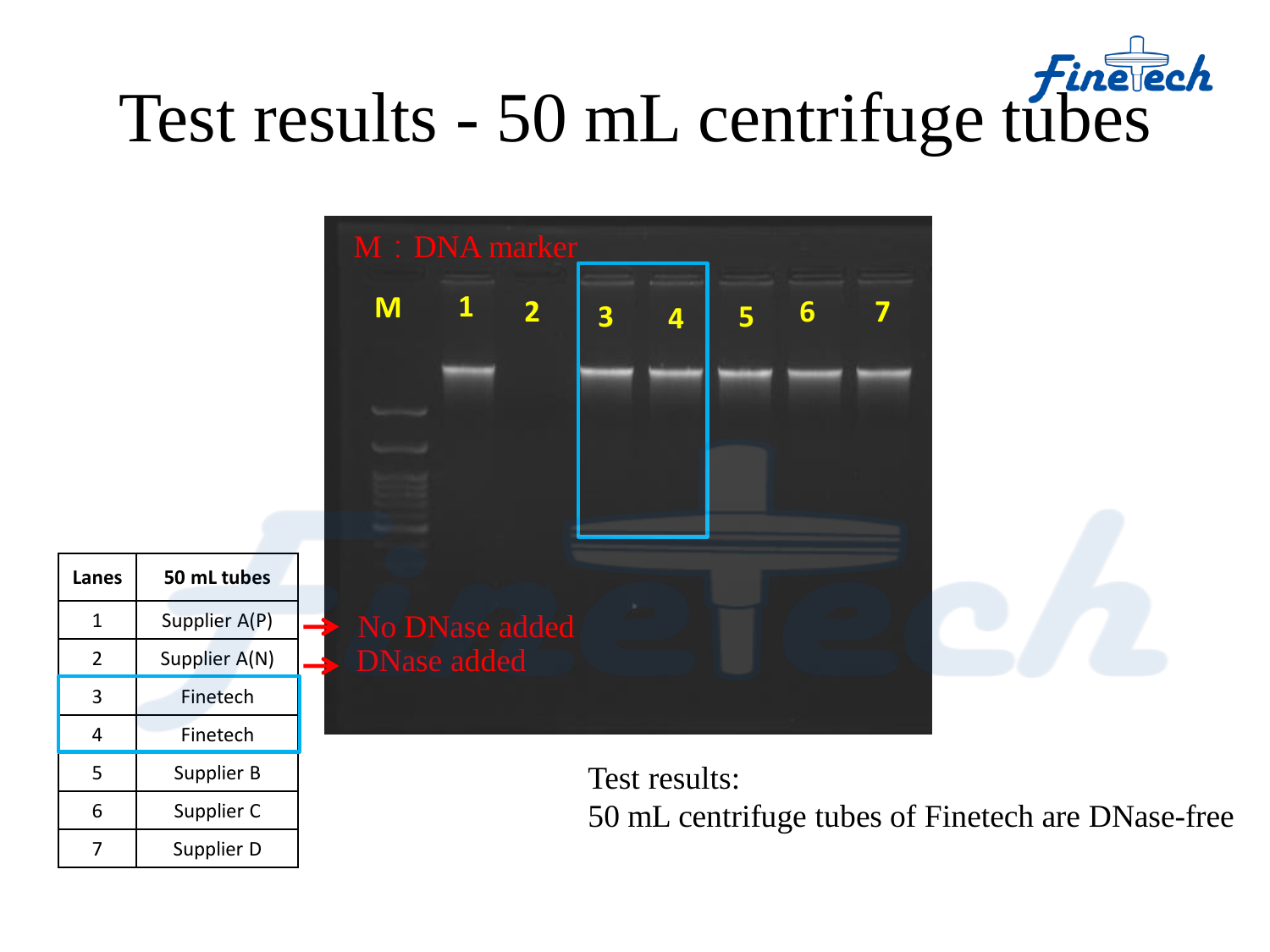## Test results -15 mL centrifuge fubes



6 Supplier C

7 | Supplier D

Test results: 15 mL centrifuge tubes of Finetech are DNase-free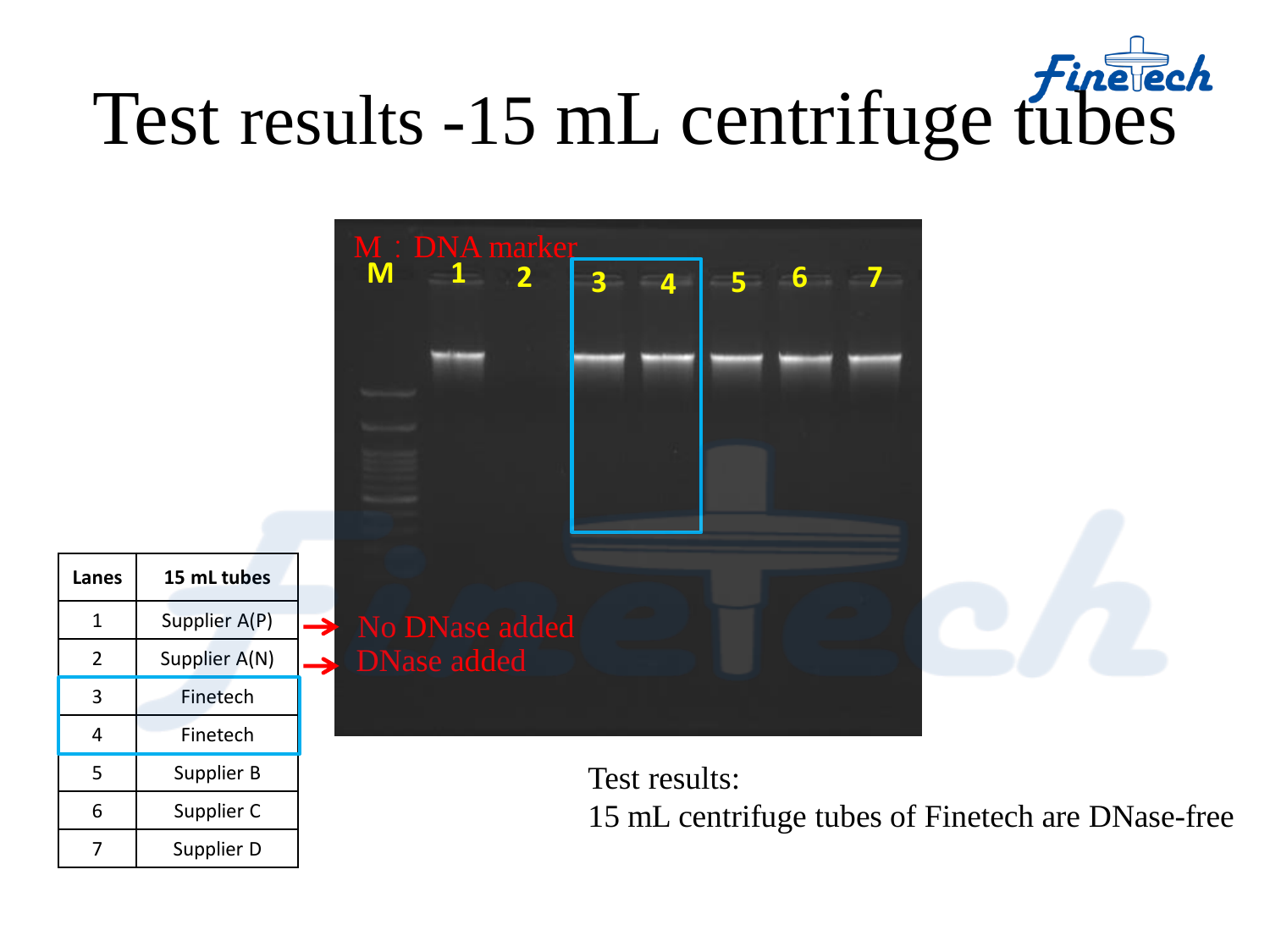### Test results - 50 mL centrifuge tubes



5 | Supplier B

6 Supplier C

7 | Supplier D

Test results: 50 mL centrifuge tubes of Finetech are RNase-free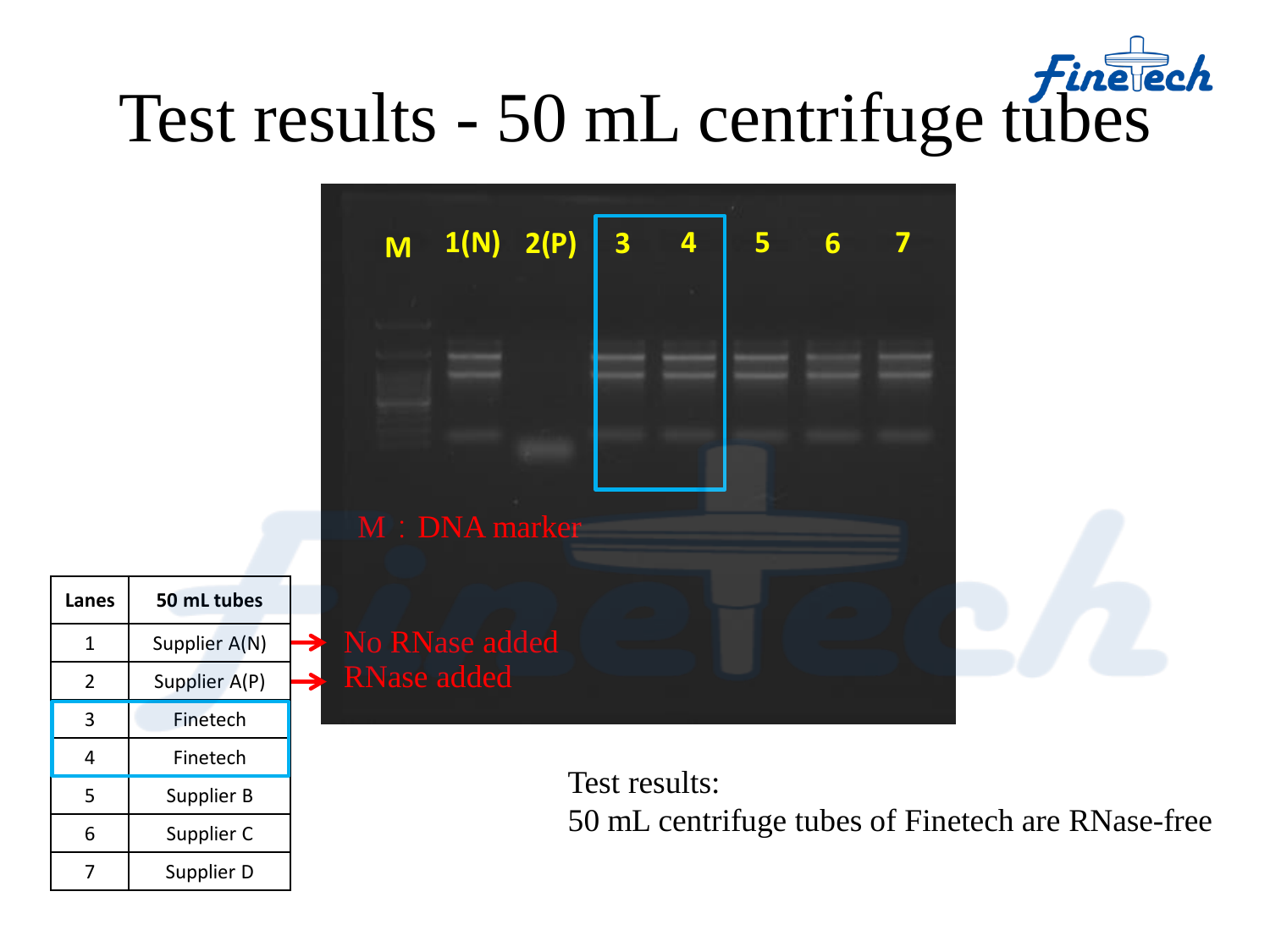# Test results - 15 mL centrifuge tubes

|                |               | $M_1(N) 2(P)$<br>M<br>$\overline{\mathbf{3}}$<br>4<br>$6\phantom{1}6$<br>5<br>M: DNA marker |  |  |
|----------------|---------------|---------------------------------------------------------------------------------------------|--|--|
| Lanes          | 15 mL tubes   |                                                                                             |  |  |
| $\mathbf 1$    | Supplier A(N) | No RNase added                                                                              |  |  |
| $2^{\circ}$    | Supplier A(P) | RNase added                                                                                 |  |  |
| $\overline{3}$ | Finetech      |                                                                                             |  |  |
| $\overline{4}$ | Finetech      | Test results:                                                                               |  |  |
| 5              | Supplier B    | 15 mL centrifuge tubes of Finetech are RNase-free                                           |  |  |
| 6              | Supplier C    |                                                                                             |  |  |